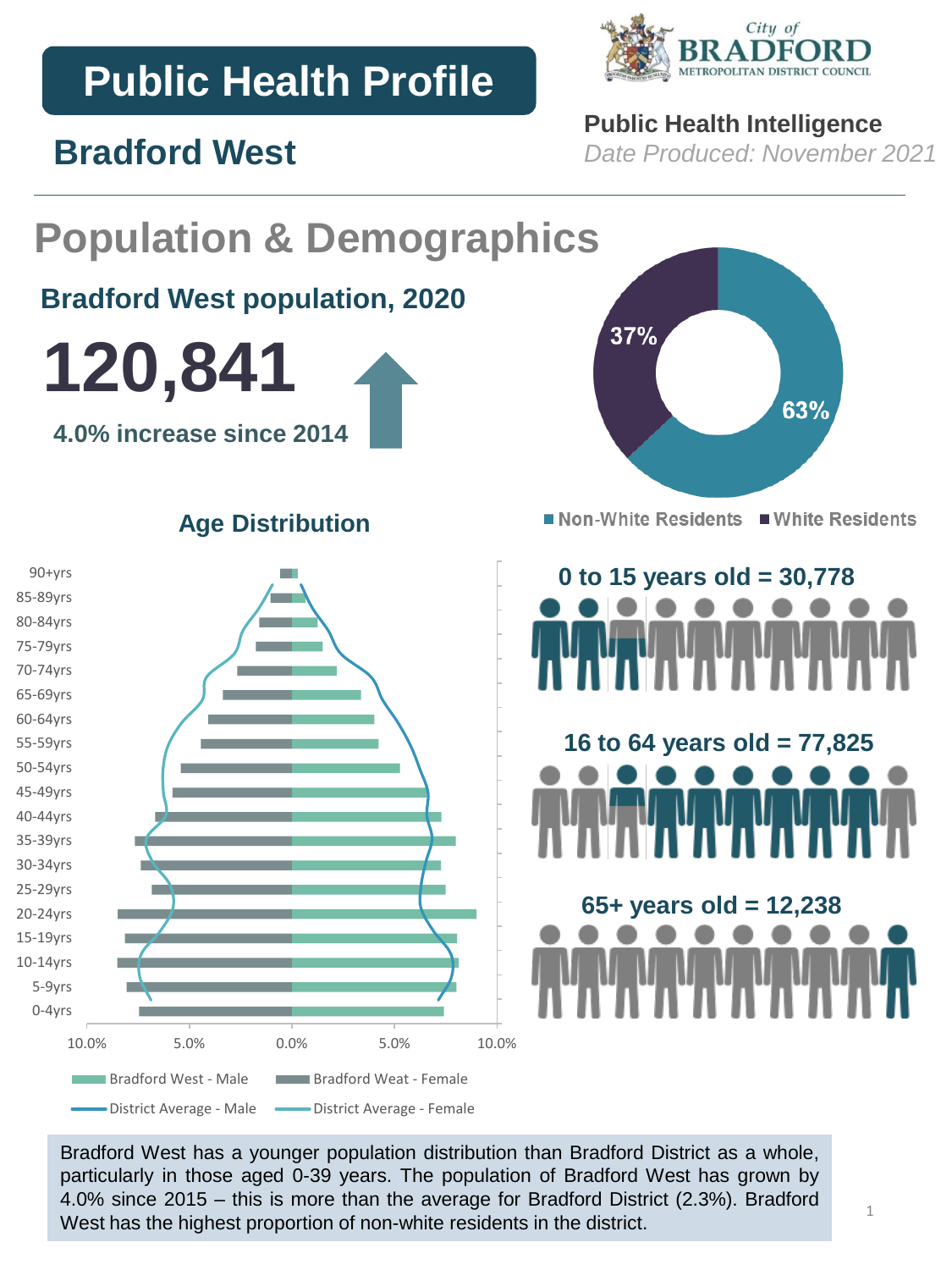# **Life Expectancy at Birth**









The 2018-20 life expectancy within Bradford West is lower than the district average. Five out of the six Bradford West wars have a male life expectancy below the district average. For females, four our of the six wards have a life expectancy below the district average. For both males and females, Manningham has the lowest life expectancy rates.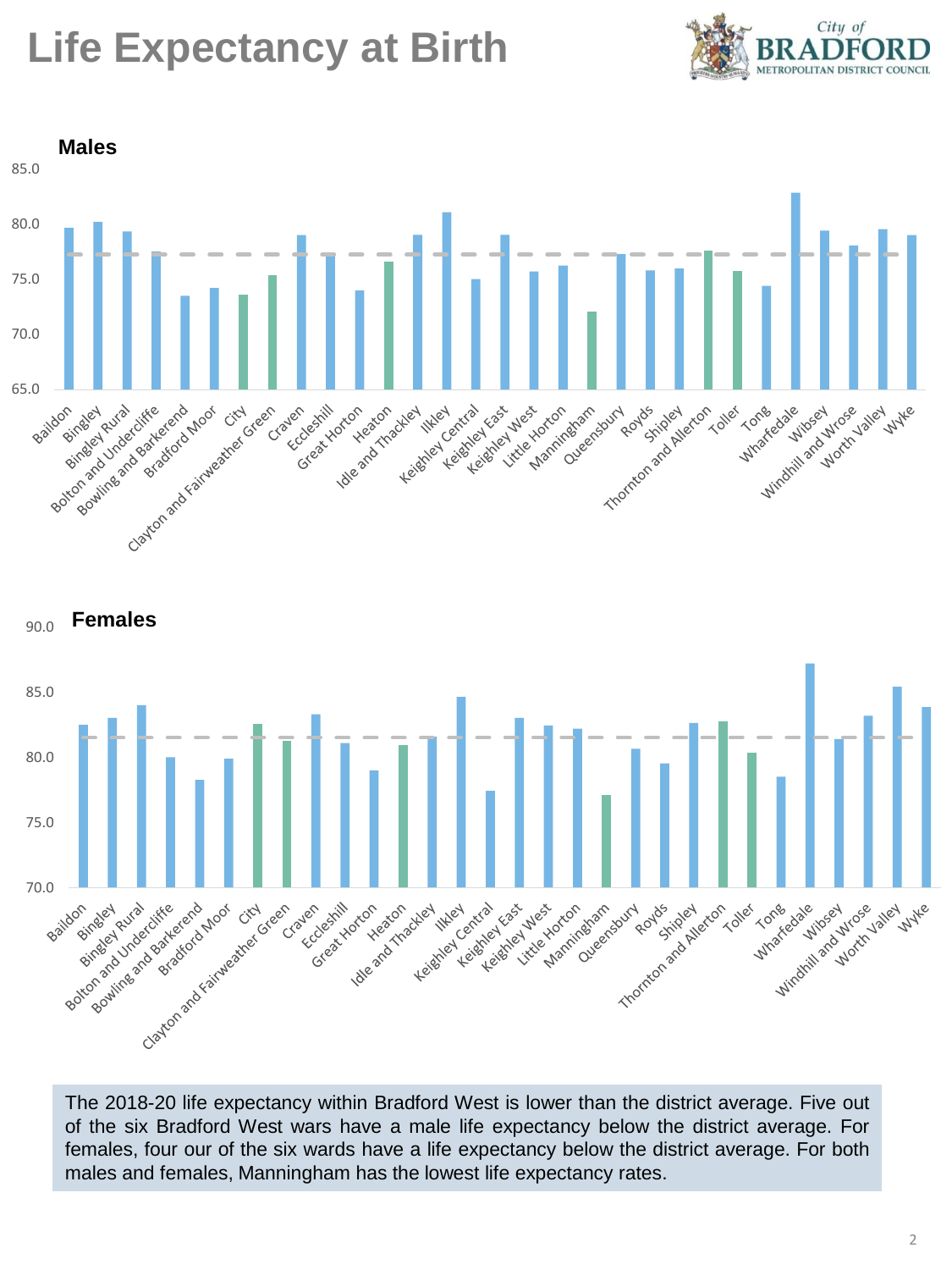

## **Premature Mortality Bradford West**

#### **Deaths in persons age 0-74 years Three Year Averages: 2018-20**

**Average Number of Deaths (per year)** 



### **Death Rate: per 100,000 population**

|            |                                          | <b>Bradford District</b>    | <b>Bradford West</b><br>144.3<br>117.6<br>50.7 |  |  |
|------------|------------------------------------------|-----------------------------|------------------------------------------------|--|--|
| eath       | Cancer                                   | 135.5                       |                                                |  |  |
| Ŏ<br>`o    | <b>Cardiovascular Disease</b>            | 100.9                       |                                                |  |  |
| <b>Se</b>  | <b>Respiratory Disease</b>               | 41.4                        |                                                |  |  |
| <b>UBO</b> | <b>All Causes</b>                        | 408.3                       | 486.2                                          |  |  |
|            | <b>Significantly better</b><br>$\bullet$ | Not significantly different | Significantly worse                            |  |  |

During 2018-20 there were 1,026 premature mortalities in Bradford West, an average of 354 deaths per year. This equates to a rate of 486.2 deaths per 100,000 population. The cause of death for 97 of these mortalities was cancer; 100 were due to CVD and 37 were due to respiratory disease. The premature mortality rate from cancer, CVD and respiratory disease were all above the district average.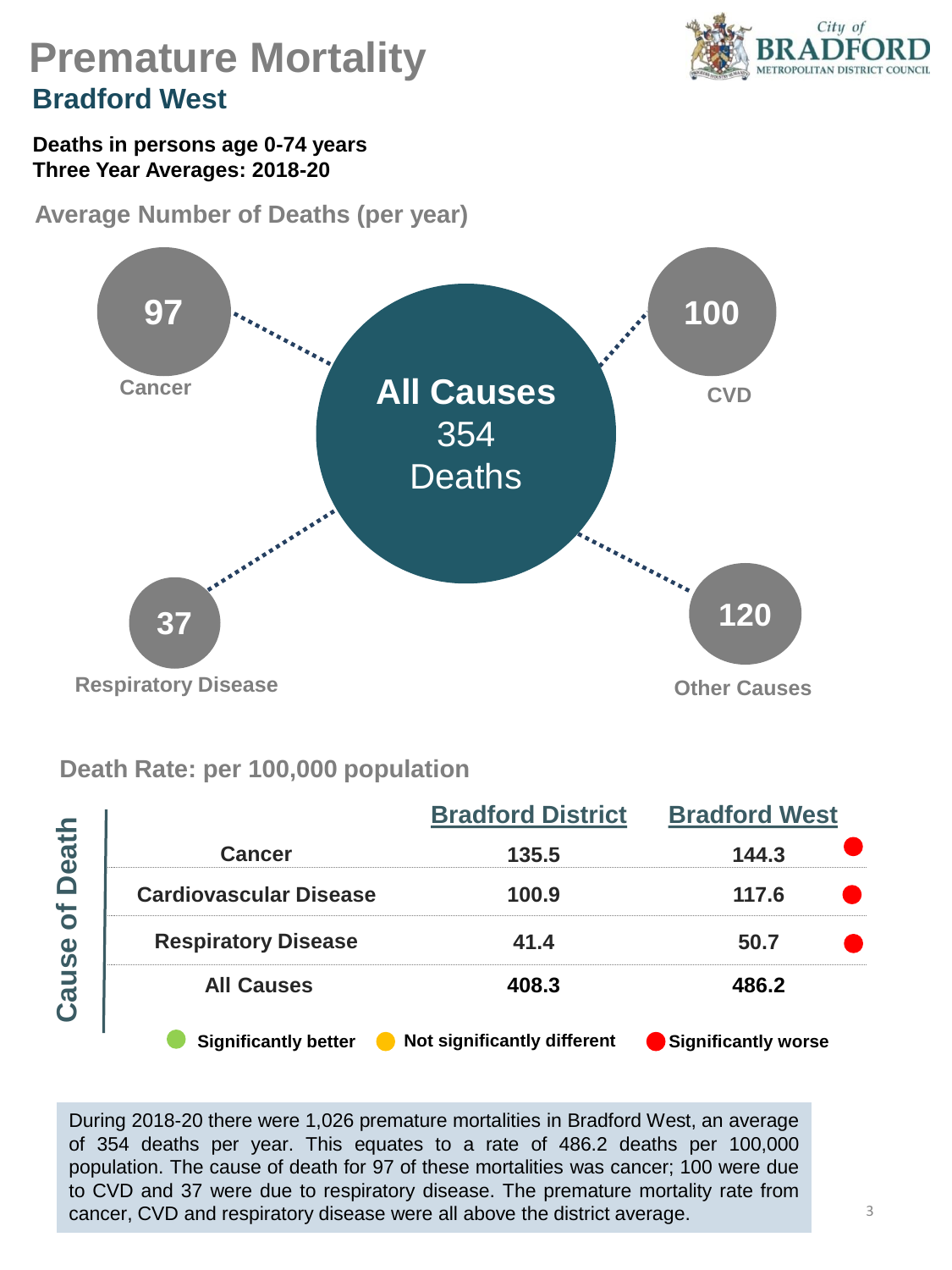



### **Bradford West**

#### **Proportion of children classified as overweight or obese 2017/18-2019/20**



In Bradford West 20.7% of children in reception are classed as overweight or obese, which is slightly lower than the district average. Of the six Bradford West wards, the highest prevalence of excess weight in reception is 23.7% in Clayton & Fairweather Green. 41.5% of children in year 6 in Bradford West are classed as overweight or obese – above the district average. The ward within Bradford West with the highest prevalence of excess weight is Manningham – 43.8%